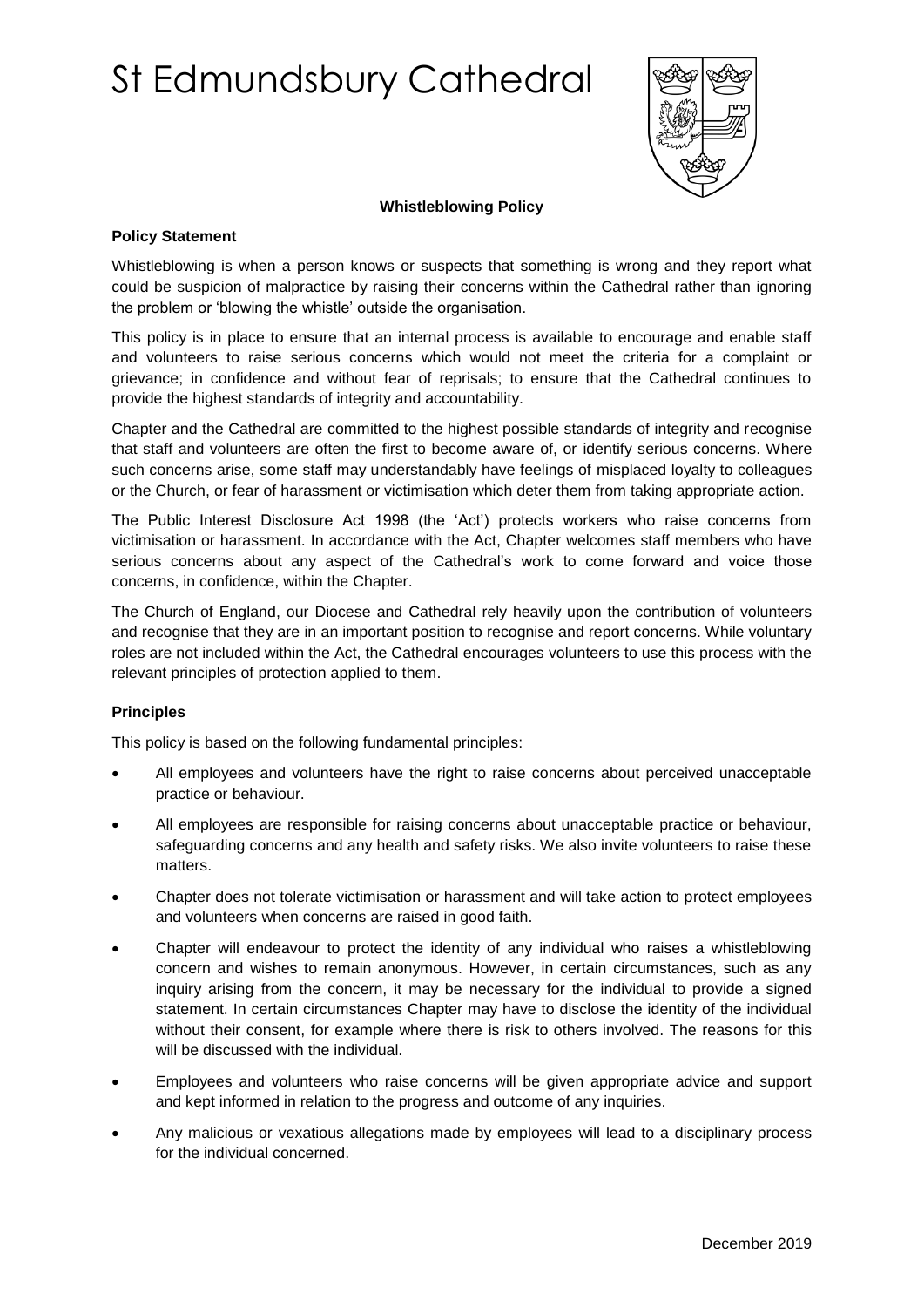- Employees who knowingly or deliberately fail to report malpractice or wrongdoing may be liable to disciplinary action if they knowingly and deliberately do not disclose information relating to malpractice in the Cathedral or the conduct of staff, clergy or volunteers or others acting on behalf of the Cathedral.
- If an allegation is made in good faith but the investigation fails to find a case to answer, no action will be taken against the person making the allegation.

## **Possible Whistleblowing Situations**

Although this list is not exhaustive, examples of situations in which it might be appropriate for an employee or volunteer to report a wrongdoing include:

- a breach, or potential breach, of health and safety legislation
- financial irregularities
- harassment or bullying of a colleague, visitor or other individual
- Cathedral policies and procedures may have been breached
- damage to the Cathedral fabric
- the committing of a criminal offence
- safeguarding breaches

**Special Note with regard to safeguarding:** The Cathedral is committed to safeguarding the welfare and protection of children and adults 'at risk' of harm. Concerns about the welfare of children and adults 'at risk' of harm should be raised without delay to prevent any ongoing risk of harm.

Please contact:

*Priest with Pastoral Charge*: The Reverend Canon Matthew Vernon (Sub Dean & Canon Pastor) Tel: 01284 748720 Email: canon.pastor@stedscathedral.org

or

*Cathedral Safeguarding Officer:* Sarah-Jane Allison (Administrator – People & Policies) Tel: 01284 748720 Email: hr@stedscathedral.org

You may also wish to contact:

*Diocesan Safeguarding Advisor:* Karen Galloway Tel: 07785 621319 Email: safeguarding@cofesuffolk.org

If the individual who has a safeguarding concern does not feel confident to report the matter within the Cathedral or Diocese, they are encouraged to refer directly to Customer First at Suffolk County Council on 0808 800 4005 or directly to Suffolk Police on 101.